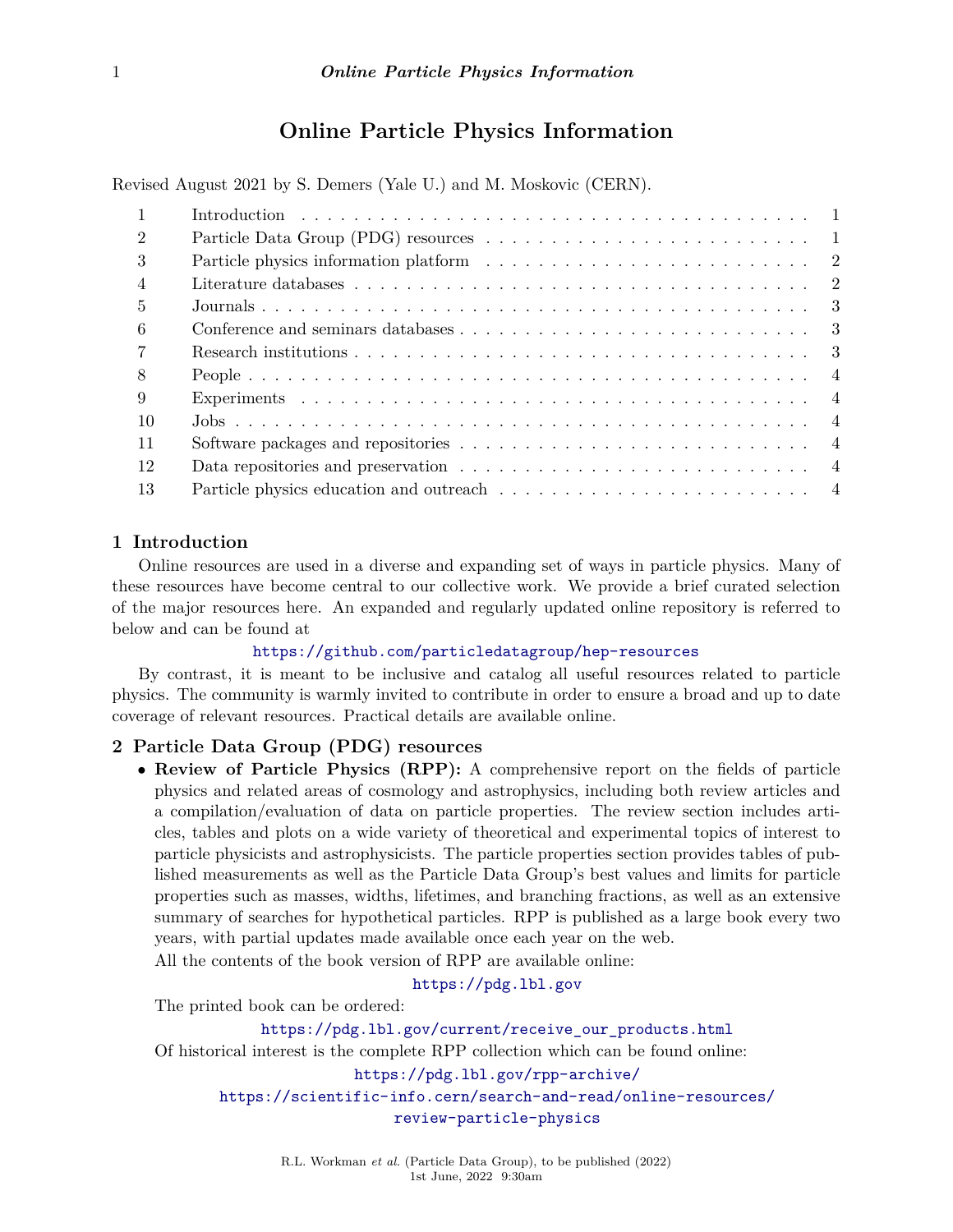• **Particle Physics booklet:** An abridged version of the Review of Particle Physics, available as a pocket-sized 250-page booklet. It is one of the most useful summaries of physics data. The booklet contains an abbreviated set of reviews and the summary tables from the most recent edition of the Review of Particle Physics.

The PDF file of the booklet can be downloaded:

#### <https://pdg.lbl.gov/current/booklet.pdf>

The printed booklet can be ordered:

# [https://pdg.lbl.gov/current/receive\\_our\\_products.html](https://pdg.lbl.gov/current/receive_our_products.html)

• **PDGLive:** A web application for browsing the contents of the PDG database that contains the information published in the Review of Particle Physics. It allows one to navigate to a particle of interest, see a summary of the information available, and then proceed to the detailed information published in the Review of Particle Physics. Data entries are directly linked to the corresponding bibliographic information in INSPIRE.

# <https://pdglive.lbl.gov>

• **Computer-readable files:** Data files that can be downloaded from the PDG include tables of particle masses and widths, PDG Monte Carlo particle numbers, and cross-section data. The files are updated with each new edition of the Review of Particle Physics.

#### [https://pdg.lbl.gov/current/html/computer\\_read.html](https://pdg.lbl.gov/current/html/computer_read.html)

# <span id="page-1-0"></span>**3 Particle physics information platform**

**INSPIRE:** INSPIRE serves as a one-stop information platform for the particle physics community, comprising interlinked databases on literature, authors, jobs, seminars, conferences, institutions and experiments (each described in more detail below). Run in collaboration by CERN, DESY, Fermilab, IHEP, IN2P3, and SLAC, it has been serving the scientific community for almost 50 years. Previously known as SPIRES, it was the first website outside Europe and the first database on the web. Close interaction with the user community and with arXiv, ADS, HEPData, ORCID, PDG and publishers is the backbone of INSPIRE's evolution. Since 2020, it is running on a modernized platform that is continuously being improved.

#### <span id="page-1-1"></span>**4 Literature databases**

#### <https://inspirehep.net/>

Most research articles in the field of high-energy physics are first made available on the arXiv eprint server, where researchers can learn about the latest developments by browsing through the new announcements five days a week. They are indexed, together with all other publications in high-energy physics and related fields, in the INSPIRE literature collection. For neighboring fields such as astrophysics or mathematics, other databases are more exhaustive.

• **arXiv.org:** A repository of full-text articles in physics, astronomy, mathematics, computer science, statistics, nonlinear sciences, quantitative finance, quantitative biology, electrical engineering and systems science, and economics. Papers are submitted by registered authors to arXiv, often as preprints in advance of submission to a journal for publication; includes postprints, working papers, and other relevant material. Established in 1991, the repository is interlinked with ADS and INSPIRE, among others. Readers can browse subject categories or search by author, title, abstract, date, and other fields. Receive daily update alerts for subfields by email or RSS.

#### <https://arXiv.org>

• **INSPIRE Literature:** The literature collection, the flagship of the INSPIRE suite, serves more than 1.4 million bibliographic records with a growing number of full-text articles attached and metadata including author affiliations, abstracts, references, experiments, key-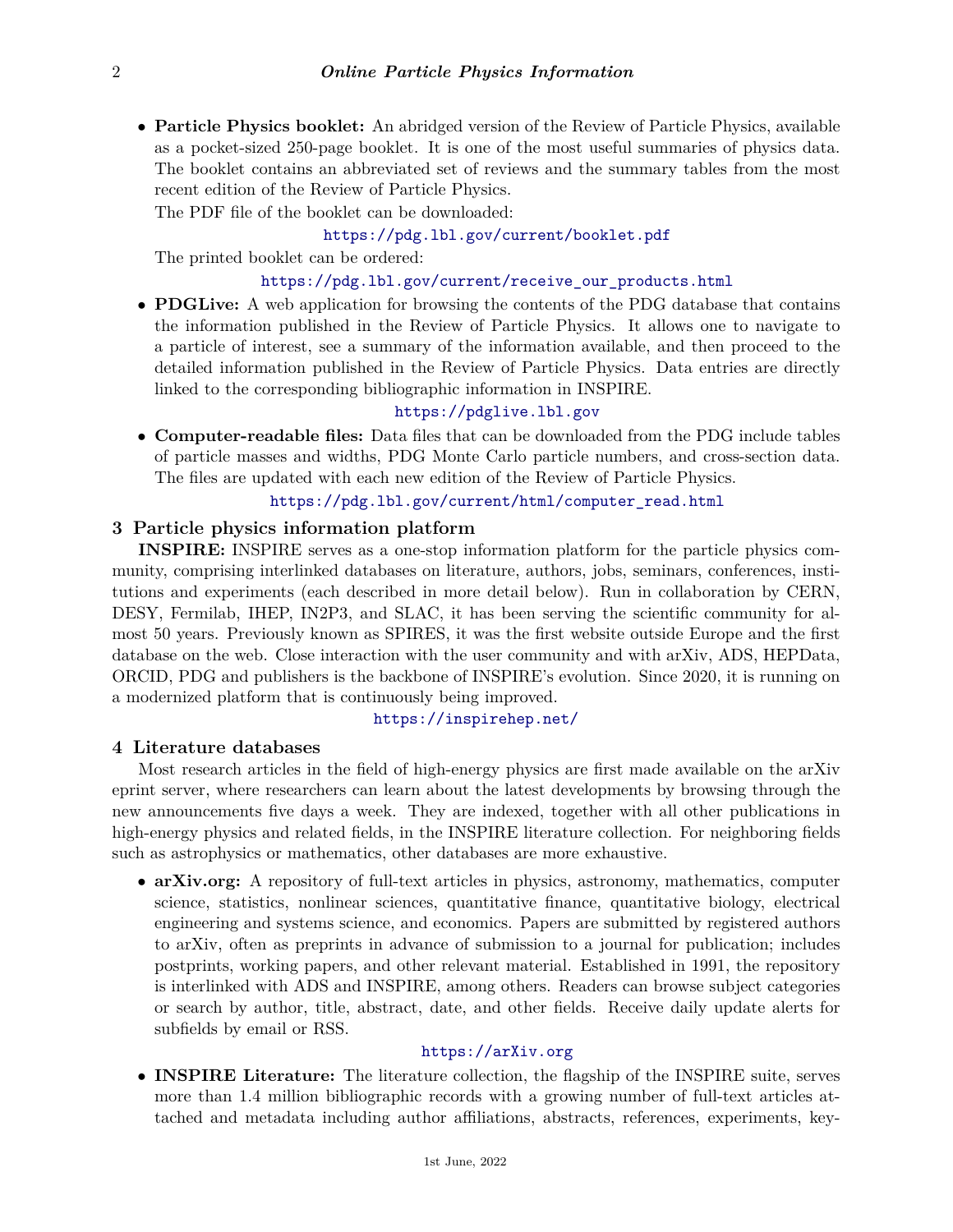words as well as links to arXiv, ADS, PDG, HEPData, publisher platforms and other servers. It provides fast metadata searches that can be easily refined using facets, plots extracted from full text, author disambiguation, author profile pages and citation analysis.

# <https://inspirehep.net/literature>

• **ADS:** The SAO/NASA Astrophysics Data System is a Digital Library portal offering access to 15 million bibliographic records in Astronomy and Physics. The ADS search engine also indexes the full-text for many publications in this collection and tracks citations. The system also provides access and links to a wealth of external resources, including electronic articles hosted by publishers and arXiv, data catalogs and a variety of data products hosted by the astronomy archives worldwide. The ADS can be accessed at:

#### <http://ads.harvard.edu/>

• **MathSciNet:** This database of almost 4 million items provides reviews, abstracts and bibliographic information for much of the mathematical sciences literature. Over 100,000 new items, most of them classified according to the Mathematics Subject Classification, and more than 80,000 reviews of the current published literature are added each year. Author identification allows users to search for publications by author and citation data allows users to track the history and influence of research publications.

<https://www.ams.org/mathscinet>

# <span id="page-2-0"></span>**5 Journals**

**SCOAP**<sup>3</sup> **Journals:** A list of journals currently financed by the SCOAP<sup>3</sup> consortium. All HEP publications in those journals are made freely available under Open Access conditions at no cost for the authors.

#### <https://www.scoap3.org/phase3-journals/>

#### <span id="page-2-1"></span>**6 Conference and seminars databases**

• **INSPIRE Conferences:** The database of more than 24,000 past, present, and future conferences, schools, and meetings relevant to high-energy physics and related fields is searchable by title, acronym, series, date and location. Included are information about published proceedings, links to conference contributions in the INSPIRE HEP database, and links to the conference website when available. New conferences can be submitted from the entry page.

# <https://inspirehep.net/conferences>

• **INSPIRE Seminars:** Created to support the surge of online seminars during the COVID19 pandemic, this database already contains more than 1,500 seminars in high-energy physics and related fields. Seminars can be filtered by date, series and subject and exported to a calendar. Direct links to join the online seminar and external resources are included. All seminars are community-maintained and can be submitted from the entry page.

## <https://inspirehep.net/seminars>

#### <span id="page-2-2"></span>**7 Research institutions**

**INSPIRE Institutions:** INSPIRE Institutions contains over 11,500 institutes, laboratories, and universities, where research on particle physics and astrophysics is led. Every record includes, whenever possible, as detailed information, such as address, web links, experiments, and links to INSPIRE papers authored by people affiliated to that institution. One can search for a particular institution by name, acronym, and location.

<https://inspirehep.net/institutions>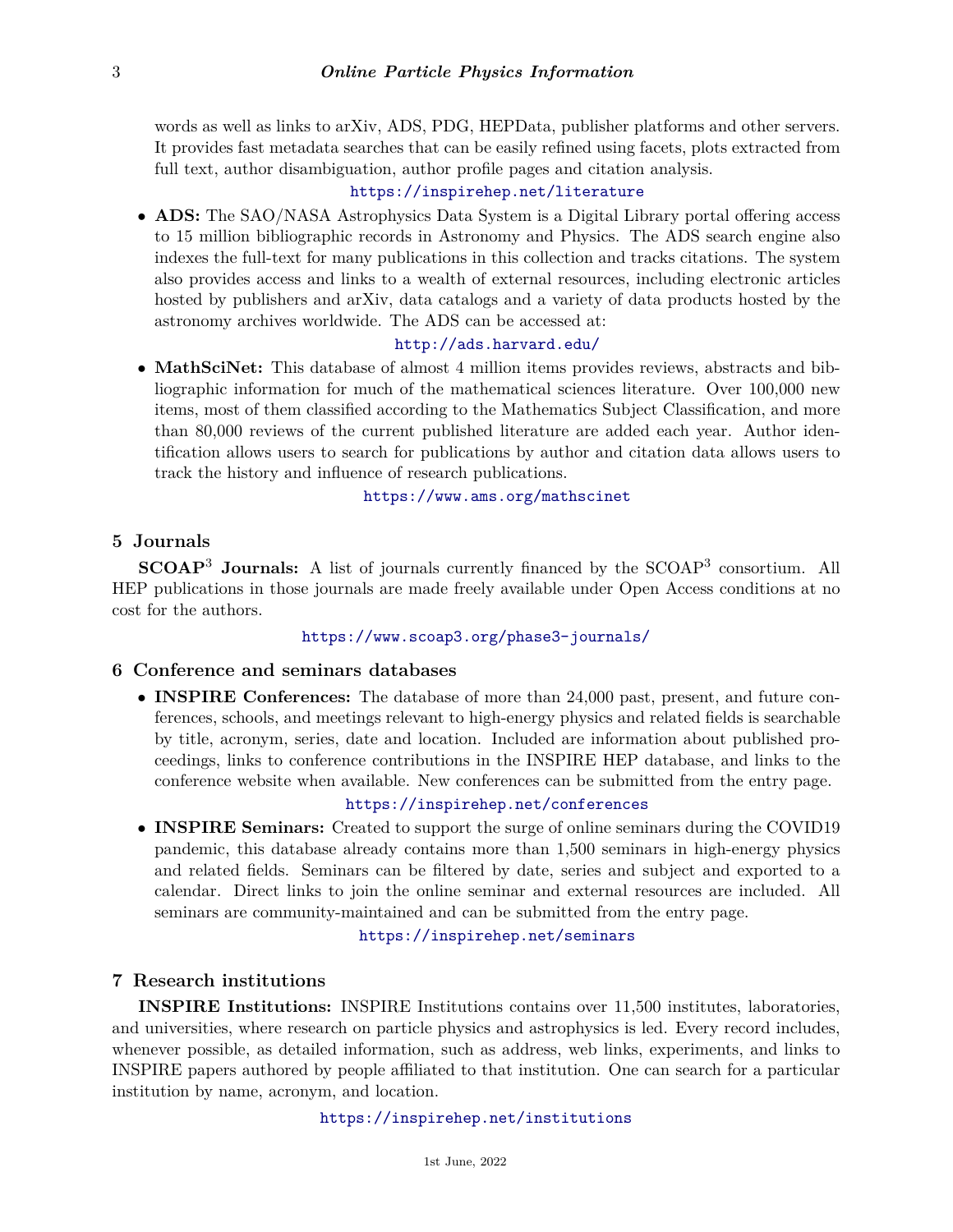# <span id="page-3-0"></span>**8 People**

• **INSPIRE Authors:** Searchable worldwide database of more than a hundred thousand active, departed, retired, and deceased people associated with particle physics and related fields. The affiliation history of these researchers, their e-mail addresses, ORCIDs, web pages, experiments they participated in, PhD advisor, information on their graduate students and links to their papers and seminars are provided, as well as a user interface to update this information.

#### <https://inspirehep.net/authors>

• **ORCID**: Registry providing persistent digital identifiers allowing to unambiguously identify researchers. Through integration in key research workflows such as manuscript and grant submission, it supports automated linkages between scientists and their professional activities ensuring that their work is recognized.

# <https://orcid.org>

# <span id="page-3-1"></span>**9 Experiments**

**INSPIRE Experiments:** Contains more than 3,700 past, present, and future experiments in particle physics. It lists and classifies both accelerator and non-accelerator experiments as well as theory collaborations. Includes official experiment name and number, location, and collaboration lists. Simple searches by participant, title, experiment number, institution, date approved, accelerator, or detector, return a description of the experiment, including a complete list of authors, title, overview of the experiment's goals and methods, and a link to the experiment's web page if available. Recently, it has expanded its scope to include particle accelerators besides experiments and to link them together.

#### <https://inspirehep.net/experiments>

# <span id="page-3-2"></span>**10 Jobs**

**INSPIRE Jobs:** Lists academic and research jobs in high energy physics, nuclear physics, accelerator physics and astrophysics with the option to post a job or to receive email notices of new job listings. Several hundreds of jobs are listed all year round, with more activity during the application season.

#### <https://inspirehep.net/jobs>

### <span id="page-3-3"></span>**11 Software packages and repositories**

A vast number of software tools are used for various aspects of high-energy physics research. Due to their number, their often specialized purpose and the quickly-changing nature of software, no attempt has been made to present them in this chapter. The accompanying online version contains an extensive categorized list of software.

#### <span id="page-3-4"></span>**12 Data repositories and preservation**

Initiatives to preserve and disseminate data produced during different stages of research, from Monte Carlo events to machine-readable versions of tables in papers, have grown in recent years. Unfortunately, there currently exists no central resource aggregating all these data as is the case for the more established means of scholarly communication. Instead, there are a number of repositories targeting different types of data and research subjects. They are listed in the online version.

# <span id="page-3-5"></span>**13 Particle physics education and outreach**

Particle physics public engagement efforts are widespread, with laboratories, experiments, universities and individual researchers engaged in a range of efforts. The online version of this chapter provides links to resources for particle physicists wanting to become engaged in public education as well as resources that physicists can provide directly to students or lay people. There are class